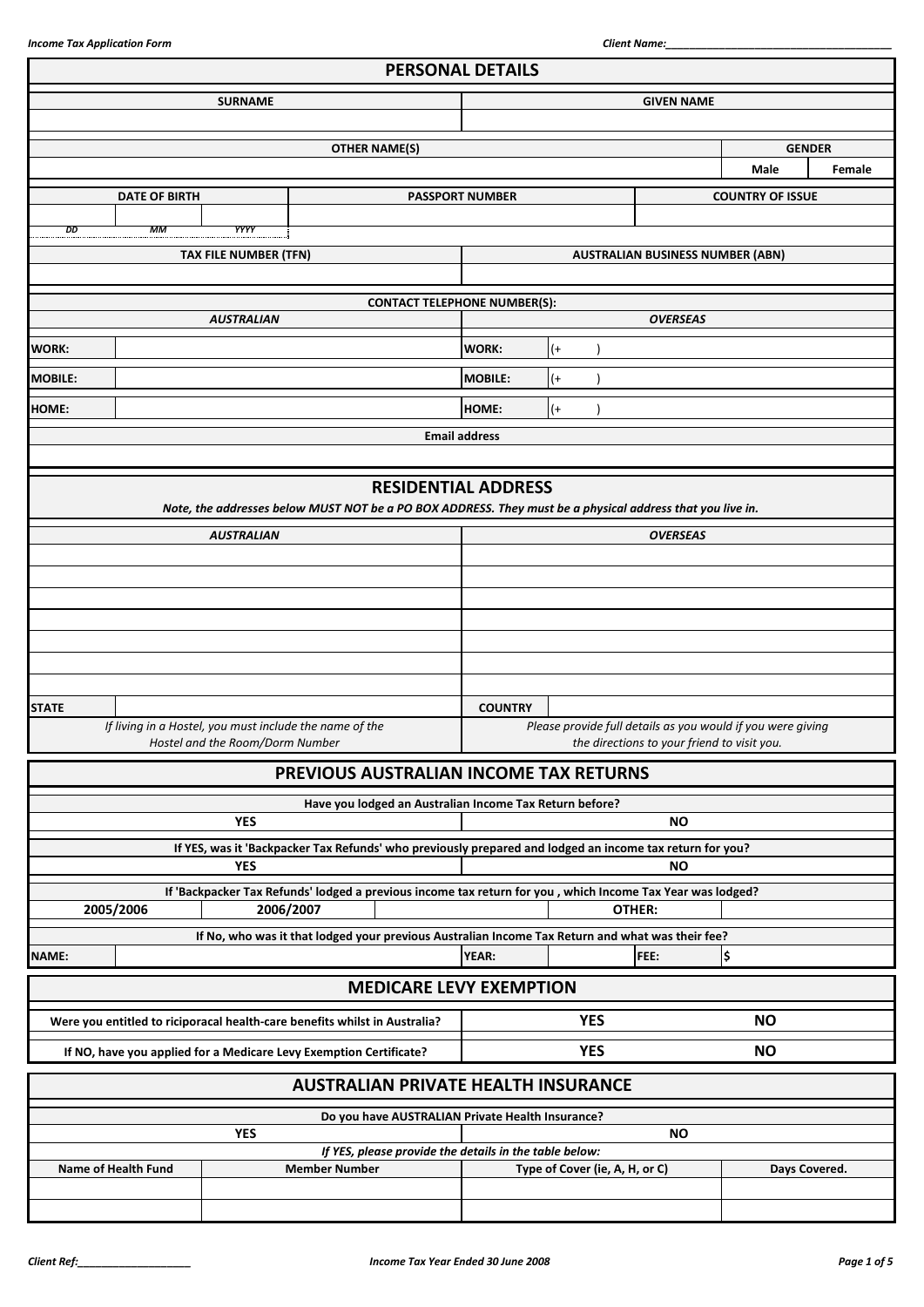|                    |                                                       | <b>TRAVEL DETAILS</b> |                                                       |                     |  |  |
|--------------------|-------------------------------------------------------|-----------------------|-------------------------------------------------------|---------------------|--|--|
| <b>VISA Number</b> |                                                       |                       | VISA Expiry Date (dd/mm/yyyy):                        |                     |  |  |
|                    | Date of First Arrival to Australia (dd/mm/yyyy)       |                       | <b>Place of Arrival</b>                               |                     |  |  |
|                    | Date of Departure from Australia (dd/mm/yyyy)         |                       | <b>Place of Departure</b>                             |                     |  |  |
|                    | <b>VISA Subclass</b>                                  |                       |                                                       |                     |  |  |
|                    |                                                       | <b>BANK DETAILS</b>   |                                                       |                     |  |  |
|                    | Please Transfer my Income Tax Refund to my            |                       |                                                       | <b>Bank Account</b> |  |  |
|                    | <b>AUSTRALIAN</b>                                     |                       | OVERSEAS**                                            |                     |  |  |
|                    | <b>BANK NAME</b>                                      |                       | <b>BANK NAME</b>                                      |                     |  |  |
|                    |                                                       |                       |                                                       |                     |  |  |
|                    | <b>ACCOUNT HOLDERS NAME</b>                           |                       | <b>ACCOUNT HOLDERS NAME</b>                           |                     |  |  |
|                    |                                                       |                       |                                                       |                     |  |  |
|                    | <b>BSB</b>                                            |                       | <b>BSB / SORT CODE</b>                                |                     |  |  |
|                    |                                                       |                       |                                                       |                     |  |  |
|                    | <b>ACCOUNT NUMBER</b>                                 | <b>ACCOUNT NUMBER</b> |                                                       |                     |  |  |
|                    |                                                       |                       |                                                       |                     |  |  |
|                    |                                                       |                       | <b>ADDRESS &amp; SUBURB OF BRANCH</b>                 |                     |  |  |
|                    | **Overseas bank accounts attract an AUD\$35           |                       |                                                       |                     |  |  |
|                    | telegraphic transfer fee for each transfer.           |                       |                                                       |                     |  |  |
|                    | Please ensure that you complete ALL BANK DETAILS      |                       | <b>IBAN</b>                                           |                     |  |  |
|                    | required. Failure to do so may result in a delayed or |                       |                                                       |                     |  |  |
|                    | unsuccessful bank transfer.                           | <b>SWIFT CODE</b>     |                                                       |                     |  |  |
|                    |                                                       |                       |                                                       |                     |  |  |
|                    | If the funds are returned, any fees for re-attempting |                       | <b>BIC CODE</b>                                       |                     |  |  |
|                    | the transfer (in the case of Overseas bank accounts)  |                       |                                                       |                     |  |  |
|                    | will be charged.                                      |                       | <b>TRANSIT NUMBER (North American Banks Only)</b>     |                     |  |  |
|                    |                                                       |                       |                                                       |                     |  |  |
|                    | Be sure that you have specified whether you would     |                       | ROUTING NUMBER (North American Banks Only)            |                     |  |  |
|                    | like your Income Tax Refund to be transferred to your |                       |                                                       |                     |  |  |
|                    | <b>AUSTRALIAN or OVERSEAS bank account.</b>           |                       | <b>INSTITUTION NUMBER (North American Banks Only)</b> |                     |  |  |
|                    |                                                       |                       |                                                       |                     |  |  |

|       |                                                                                |                        | <b>BANK INTEREST</b>                                                                                                        |                        |  |  |  |  |  |
|-------|--------------------------------------------------------------------------------|------------------------|-----------------------------------------------------------------------------------------------------------------------------|------------------------|--|--|--|--|--|
| STOP: | This is important. Bank Interest is Assessable Income in Australia and MUST BE |                        |                                                                                                                             |                        |  |  |  |  |  |
|       |                                                                                |                        | <b>INCLUDED in your Income Tax Return.</b>                                                                                  |                        |  |  |  |  |  |
|       |                                                                                |                        | This information is passed onto the Australian Tax Office from your Bank and not including it in your Income                |                        |  |  |  |  |  |
|       |                                                                                |                        | Tax Return could cause a delay, or an audit of your Income Tax Return and may lead to a change in your .                    |                        |  |  |  |  |  |
|       |                                                                                |                        | Income Tax Refund Amount. This includes any bank accounts that have been closed.                                            |                        |  |  |  |  |  |
|       |                                                                                |                        | Do you (or did you) have any money saved in an Australian Bank Account?                                                     |                        |  |  |  |  |  |
|       | <b>YES</b>                                                                     |                        | <b>NO</b>                                                                                                                   |                        |  |  |  |  |  |
|       |                                                                                |                        | If you are not sure whether or not you have earned any bank interest, you must contact your bank to verify this.            |                        |  |  |  |  |  |
|       |                                                                                |                        | Most banks can also provide this information in your Internet Banking or on the last Bank Statement for the Income Tax Year |                        |  |  |  |  |  |
|       | <b>BANK NAME</b>                                                               | <b>ACCOUNT NUMBER</b>  | <b>BANK NAME</b>                                                                                                            | <b>ACCOUNT NUMBER</b>  |  |  |  |  |  |
|       |                                                                                |                        |                                                                                                                             |                        |  |  |  |  |  |
|       | <b>GROSS INTEREST</b>                                                          | <b>TFN WITHHOLDING</b> | <b>GROSS INTEREST</b>                                                                                                       | <b>TFN WITHHOLDING</b> |  |  |  |  |  |
|       |                                                                                |                        |                                                                                                                             |                        |  |  |  |  |  |
|       | <b>BANK NAME</b>                                                               | <b>ACCOUNT NUMBER</b>  | <b>BANK NAME</b>                                                                                                            | <b>ACCOUNT NUMBER</b>  |  |  |  |  |  |
|       |                                                                                |                        |                                                                                                                             |                        |  |  |  |  |  |
|       | <b>GROSS INTEREST</b>                                                          | <b>TFN WITHHOLDING</b> | <b>GROSS INTEREST</b>                                                                                                       | <b>TFN WITHHOLDING</b> |  |  |  |  |  |
|       |                                                                                |                        |                                                                                                                             |                        |  |  |  |  |  |

|            | <b>OTHER INFORMATION</b>                 |
|------------|------------------------------------------|
|            |                                          |
|            | Do you own a Motor Vehicle in Australia? |
| <b>YES</b> | <b>NO</b>                                |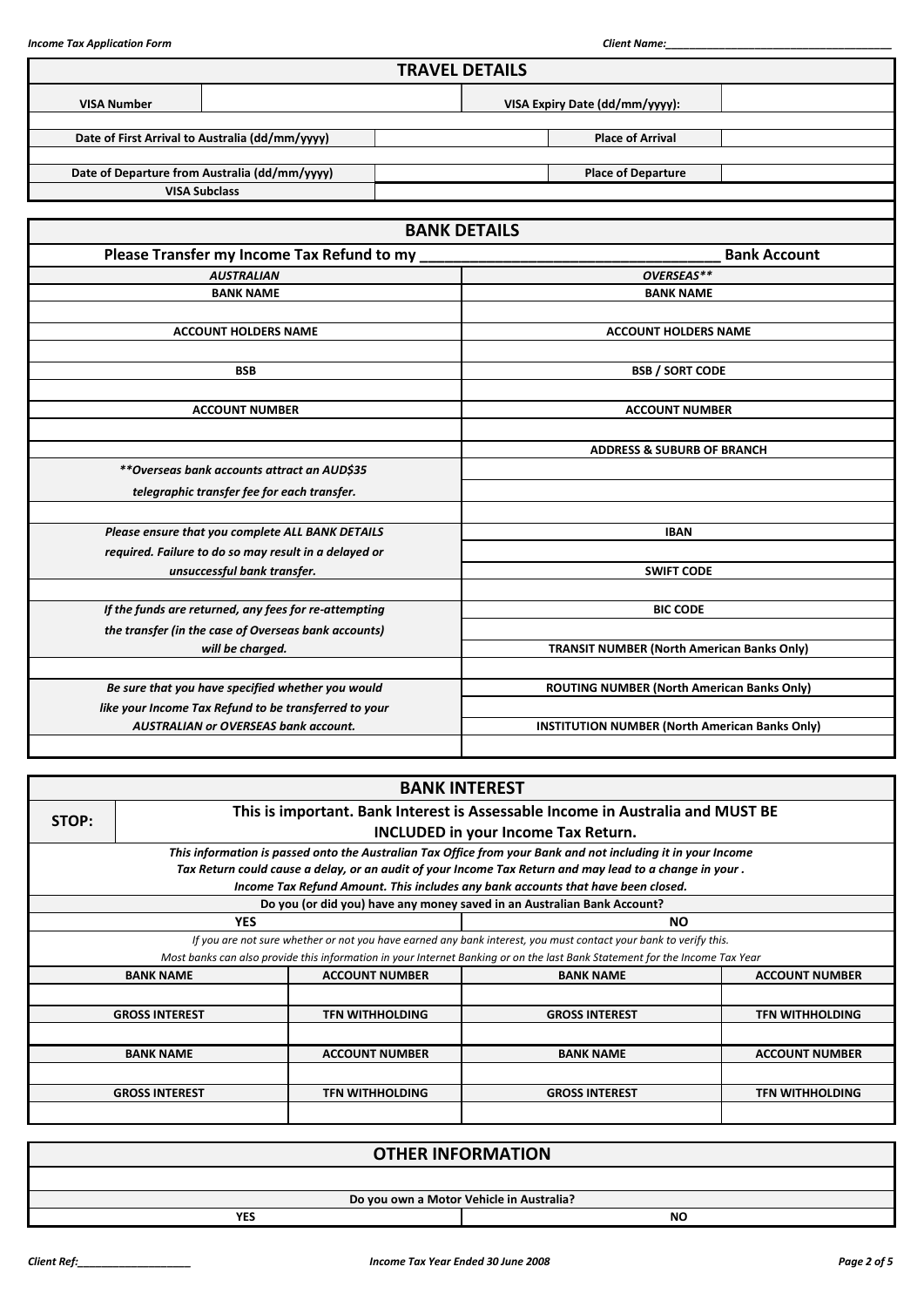### **Income Tax Application Format: EMPLOYMENT DETAILS**

**Total Number of Employers/ Employment Agencies**

|                       | <b>Employer Name (ie, Company/Business Name)</b> |                                                                                                                  |  | Name of the Employment Agency<br>(if you were employed/paid through an Employment Agency) |            |                                        |
|-----------------------|--------------------------------------------------|------------------------------------------------------------------------------------------------------------------|--|-------------------------------------------------------------------------------------------|------------|----------------------------------------|
|                       |                                                  |                                                                                                                  |  |                                                                                           |            |                                        |
|                       |                                                  |                                                                                                                  |  | Job Title / Job Description.                                                              |            |                                        |
|                       |                                                  |                                                                                                                  |  |                                                                                           |            |                                        |
|                       |                                                  |                                                                                                                  |  | <b>Address of Employer (or Agency):</b>                                                   |            |                                        |
| <b>Street No.</b>     |                                                  | <b>Street Name</b>                                                                                               |  |                                                                                           |            |                                        |
| <b>Suburb</b>         |                                                  |                                                                                                                  |  |                                                                                           |            |                                        |
| <b>State</b>          |                                                  | Postcode                                                                                                         |  | Phone #:                                                                                  |            |                                        |
| Email:                |                                                  |                                                                                                                  |  | <b>Contact Person:</b>                                                                    |            |                                        |
| Date of Commencement: |                                                  |                                                                                                                  |  | <b>Date of Termination:</b>                                                               |            |                                        |
|                       |                                                  | Do you have your FINAL PAY SLIP?                                                                                 |  |                                                                                           |            | Do you have your PAYG Payment Summary? |
|                       | <b>YES</b>                                       | ΝO                                                                                                               |  |                                                                                           | <b>YES</b> | ΝO                                     |
|                       |                                                  |                                                                                                                  |  |                                                                                           |            |                                        |
|                       |                                                  | $F_{\text{model}}$ . The Mean of $F_{\text{model}}$ is the contract of $F_{\text{model}}$ and $F_{\text{model}}$ |  |                                                                                           |            | Name of the Employment Agency          |

|                         | <b>Employer Name (ie, Company/Business Name)</b> |                    |  |                                         |           | (if you were employed/paid through an Employment Agency) |
|-------------------------|--------------------------------------------------|--------------------|--|-----------------------------------------|-----------|----------------------------------------------------------|
|                         |                                                  |                    |  |                                         |           |                                                          |
|                         |                                                  |                    |  | Job Title / Job Description.            |           |                                                          |
|                         |                                                  |                    |  |                                         |           |                                                          |
|                         |                                                  |                    |  | <b>Address of Employer (or Agency):</b> |           |                                                          |
| <b>Street No.</b>       |                                                  | <b>Street Name</b> |  |                                         |           |                                                          |
| <b>Suburb</b>           |                                                  |                    |  |                                         |           |                                                          |
| <b>State</b>            |                                                  | Postcode           |  | Phone #:                                |           |                                                          |
| Email:                  |                                                  |                    |  | Contact Person                          |           |                                                          |
| Date of Commencement:   |                                                  |                    |  | Date of Termination:                    |           |                                                          |
|                         | Do you have your FINAL PAY SLIP?                 |                    |  |                                         |           | Do you have your PAYG Payment Summary?                   |
| <b>YES</b><br><b>NO</b> |                                                  |                    |  | <b>YES</b>                              | <b>NO</b> |                                                          |

|                       | <b>Employer Name (ie, Company/Business Name)</b> |                      | Name of the Employment Agency |                                                          |  |                                        |
|-----------------------|--------------------------------------------------|----------------------|-------------------------------|----------------------------------------------------------|--|----------------------------------------|
|                       |                                                  |                      |                               | (if you were employed/paid through an Employment Agency) |  |                                        |
|                       |                                                  |                      |                               |                                                          |  |                                        |
|                       |                                                  |                      |                               | Job Title / Job Description.                             |  |                                        |
|                       |                                                  |                      |                               |                                                          |  |                                        |
|                       |                                                  |                      |                               | <b>Address of Employer (or Agency):</b>                  |  |                                        |
| <b>Street No.</b>     |                                                  | <b>Street Name</b>   |                               |                                                          |  |                                        |
| <b>Suburb</b>         |                                                  |                      |                               |                                                          |  |                                        |
| <b>State</b>          |                                                  | Postcode             |                               | Phone #:                                                 |  |                                        |
| Email:                |                                                  |                      |                               | Contact Person                                           |  |                                        |
| Date of Commencement: |                                                  | Date of Termination: |                               |                                                          |  |                                        |
|                       | Do you have your FINAL PAY SLIP?                 |                      |                               |                                                          |  | Do you have your PAYG Payment Summary? |
| <b>YES</b><br>NΟ      |                                                  |                      | <b>YES</b>                    | <b>NO</b>                                                |  |                                        |

|                                  | <b>Employer Name (ie, Company/Business Name)</b> |                             |                                         | Name of the Employment Agency                            |  |  |
|----------------------------------|--------------------------------------------------|-----------------------------|-----------------------------------------|----------------------------------------------------------|--|--|
|                                  |                                                  |                             |                                         | (if you were employed/paid through an Employment Agency) |  |  |
|                                  |                                                  |                             |                                         |                                                          |  |  |
|                                  |                                                  |                             |                                         | Job Title / Job Description.                             |  |  |
|                                  |                                                  |                             |                                         |                                                          |  |  |
|                                  |                                                  |                             | <b>Address of Employer (or Agency):</b> |                                                          |  |  |
| <b>Street No.</b>                |                                                  | <b>Street Name</b>          |                                         |                                                          |  |  |
| <b>Suburb</b>                    |                                                  |                             |                                         |                                                          |  |  |
| <b>State</b>                     |                                                  | Postcode                    |                                         | Phone #:                                                 |  |  |
| Email:                           |                                                  |                             |                                         | Contact Person                                           |  |  |
| Date of Commencement:            |                                                  | <b>Date of Termination:</b> |                                         |                                                          |  |  |
| Do you have your FINAL PAY SLIP? |                                                  |                             |                                         | Do you have your PAYG Payment Summary?                   |  |  |
| <b>YES</b><br><b>NO</b>          |                                                  |                             | <b>YES</b>                              | <b>NO</b>                                                |  |  |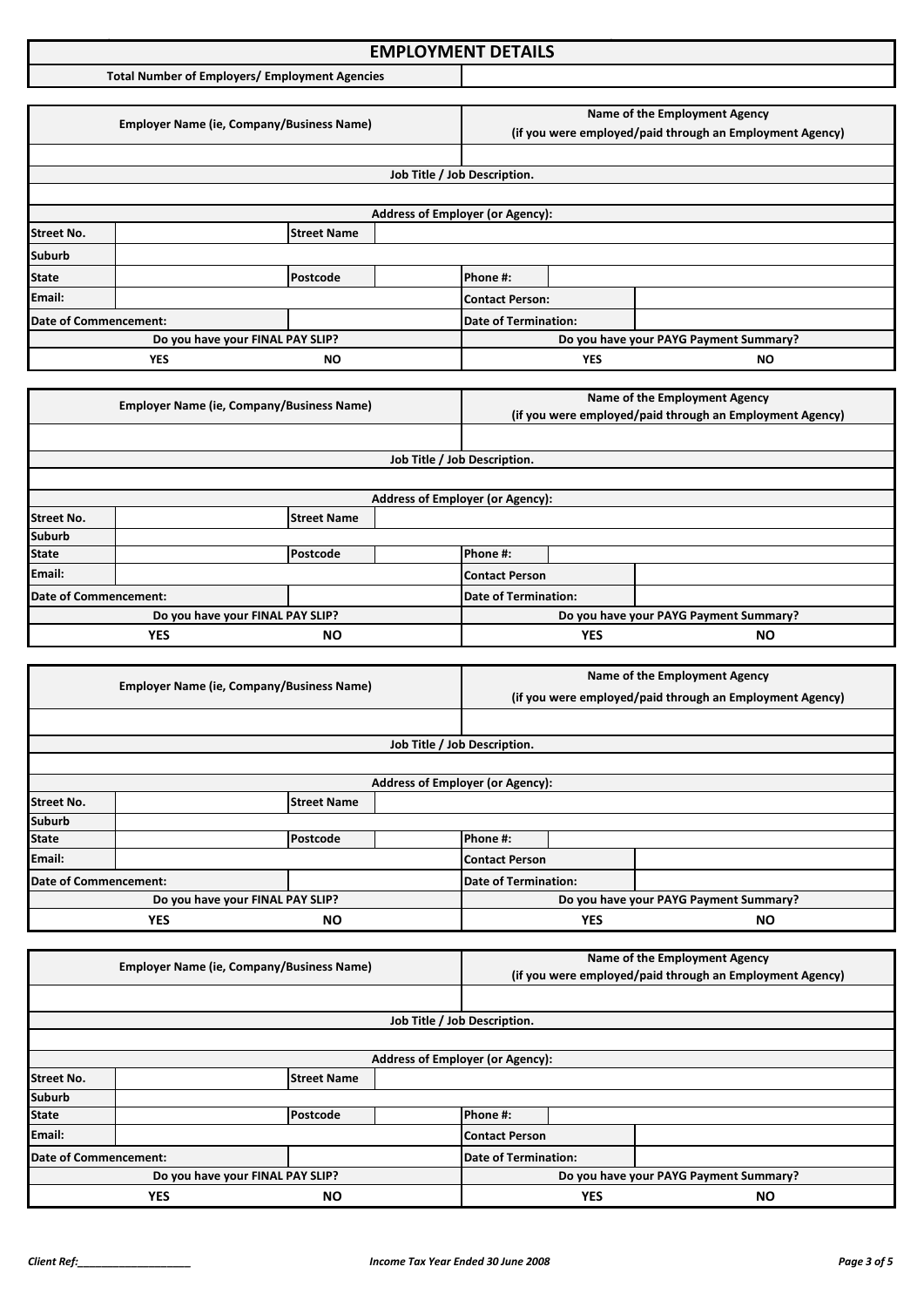|                                  | <b>Employer Name (ie, Company/Business Name)</b> |                                                  |  | Name of the Employment Agency                            |            |                               |
|----------------------------------|--------------------------------------------------|--------------------------------------------------|--|----------------------------------------------------------|------------|-------------------------------|
|                                  |                                                  |                                                  |  | (if you were employed/paid through an Employment Agency) |            |                               |
|                                  |                                                  |                                                  |  |                                                          |            |                               |
|                                  |                                                  |                                                  |  | Job Title / Job Description.                             |            |                               |
|                                  |                                                  |                                                  |  |                                                          |            |                               |
|                                  |                                                  |                                                  |  | <b>Address of Employer (or Agency):</b>                  |            |                               |
| <b>Street No.</b>                |                                                  | <b>Street Name</b>                               |  |                                                          |            |                               |
| <b>Suburb</b>                    |                                                  |                                                  |  |                                                          |            |                               |
| <b>State</b>                     |                                                  | Postcode                                         |  | Phone #:                                                 |            |                               |
| Email:                           |                                                  |                                                  |  | <b>Contact Person</b>                                    |            |                               |
| <b>Date of Commencement:</b>     |                                                  |                                                  |  | <b>Date of Termination:</b>                              |            |                               |
|                                  |                                                  | Do you have your FINAL PAY SLIP?                 |  | Do you have your PAYG Payment Summary?                   |            |                               |
|                                  | <b>YES</b>                                       | <b>NO</b>                                        |  |                                                          | <b>YES</b> | <b>NO</b>                     |
|                                  |                                                  |                                                  |  |                                                          |            |                               |
|                                  |                                                  | <b>Employer Name (ie, Company/Business Name)</b> |  |                                                          |            | Name of the Employment Agency |
|                                  |                                                  |                                                  |  | (if you were employed/paid through an Employment Agency) |            |                               |
|                                  |                                                  |                                                  |  |                                                          |            |                               |
|                                  |                                                  |                                                  |  | Job Title / Job Description.                             |            |                               |
|                                  |                                                  |                                                  |  |                                                          |            |                               |
|                                  |                                                  |                                                  |  | <b>Address of Employer (or Agency):</b>                  |            |                               |
| <b>Street No.</b>                |                                                  | <b>Street Name</b>                               |  |                                                          |            |                               |
| <b>Suburb</b>                    |                                                  |                                                  |  |                                                          |            |                               |
| <b>State</b>                     |                                                  | Postcode                                         |  | Phone #:                                                 |            |                               |
| Email:                           |                                                  |                                                  |  | <b>Contact Person</b>                                    |            |                               |
| Date of Commencement:            |                                                  |                                                  |  | <b>Date of Termination:</b>                              |            |                               |
| Do you have your FINAL PAY SLIP? |                                                  |                                                  |  | Do you have your PAYG Payment Summary?                   |            |                               |
|                                  | <b>YES</b><br><b>NO</b>                          |                                                  |  |                                                          |            |                               |

|                         | <b>Employer Name (ie, Company/Business Name)</b> |                    |                                         | Name of the Employment Agency |                                        |                                                          |
|-------------------------|--------------------------------------------------|--------------------|-----------------------------------------|-------------------------------|----------------------------------------|----------------------------------------------------------|
|                         |                                                  |                    |                                         |                               |                                        | (if you were employed/paid through an Employment Agency) |
|                         |                                                  |                    |                                         |                               |                                        |                                                          |
|                         |                                                  |                    |                                         | Job Title / Job Description.  |                                        |                                                          |
|                         |                                                  |                    |                                         |                               |                                        |                                                          |
|                         |                                                  |                    | <b>Address of Employer (or Agency):</b> |                               |                                        |                                                          |
| <b>Street No.</b>       |                                                  | <b>Street Name</b> |                                         |                               |                                        |                                                          |
| <b>Suburb</b>           |                                                  |                    |                                         |                               |                                        |                                                          |
| <b>State</b>            |                                                  | Postcode           |                                         | Phone #:                      |                                        |                                                          |
| Email:                  |                                                  |                    |                                         | <b>Contact Person</b>         |                                        |                                                          |
|                         | Date of Commencement:                            |                    |                                         | <b>Date of Termination:</b>   |                                        |                                                          |
|                         | Do you have your FINAL PAY SLIP?                 |                    |                                         |                               | Do you have your PAYG Payment Summary? |                                                          |
| <b>YES</b><br><b>NO</b> |                                                  |                    | <b>YES</b>                              | <b>NO</b>                     |                                        |                                                          |

|                         | <b>Employer Name (ie, Company/Business Name)</b> |                    |                                         | Name of the Employment Agency          |                                                          |  |
|-------------------------|--------------------------------------------------|--------------------|-----------------------------------------|----------------------------------------|----------------------------------------------------------|--|
|                         |                                                  |                    |                                         |                                        | (if you were employed/paid through an Employment Agency) |  |
|                         |                                                  |                    |                                         |                                        |                                                          |  |
|                         |                                                  |                    |                                         | Job Title / Job Description.           |                                                          |  |
|                         |                                                  |                    |                                         |                                        |                                                          |  |
|                         |                                                  |                    | <b>Address of Employer (or Agency):</b> |                                        |                                                          |  |
| <b>Street No.</b>       |                                                  | <b>Street Name</b> |                                         |                                        |                                                          |  |
| <b>Suburb</b>           |                                                  |                    |                                         |                                        |                                                          |  |
| <b>State</b>            |                                                  | Postcode           |                                         | Phone #:                               |                                                          |  |
| Email:                  |                                                  |                    |                                         | <b>Contact Person</b>                  |                                                          |  |
|                         | Date of Commencement:                            |                    | <b>Date of Termination:</b>             |                                        |                                                          |  |
|                         | Do you have your FINAL PAY SLIP?                 |                    |                                         | Do you have your PAYG Payment Summary? |                                                          |  |
| <b>YES</b><br><b>NO</b> |                                                  |                    |                                         | <b>YES</b>                             | <b>NO</b>                                                |  |

*If you have any documents from your Employers (ie, PAYG Payment Summaries/Group Certificates or Final Pay Slips),* **please provide copies as it will assist in successfully completing your Income Tax Return**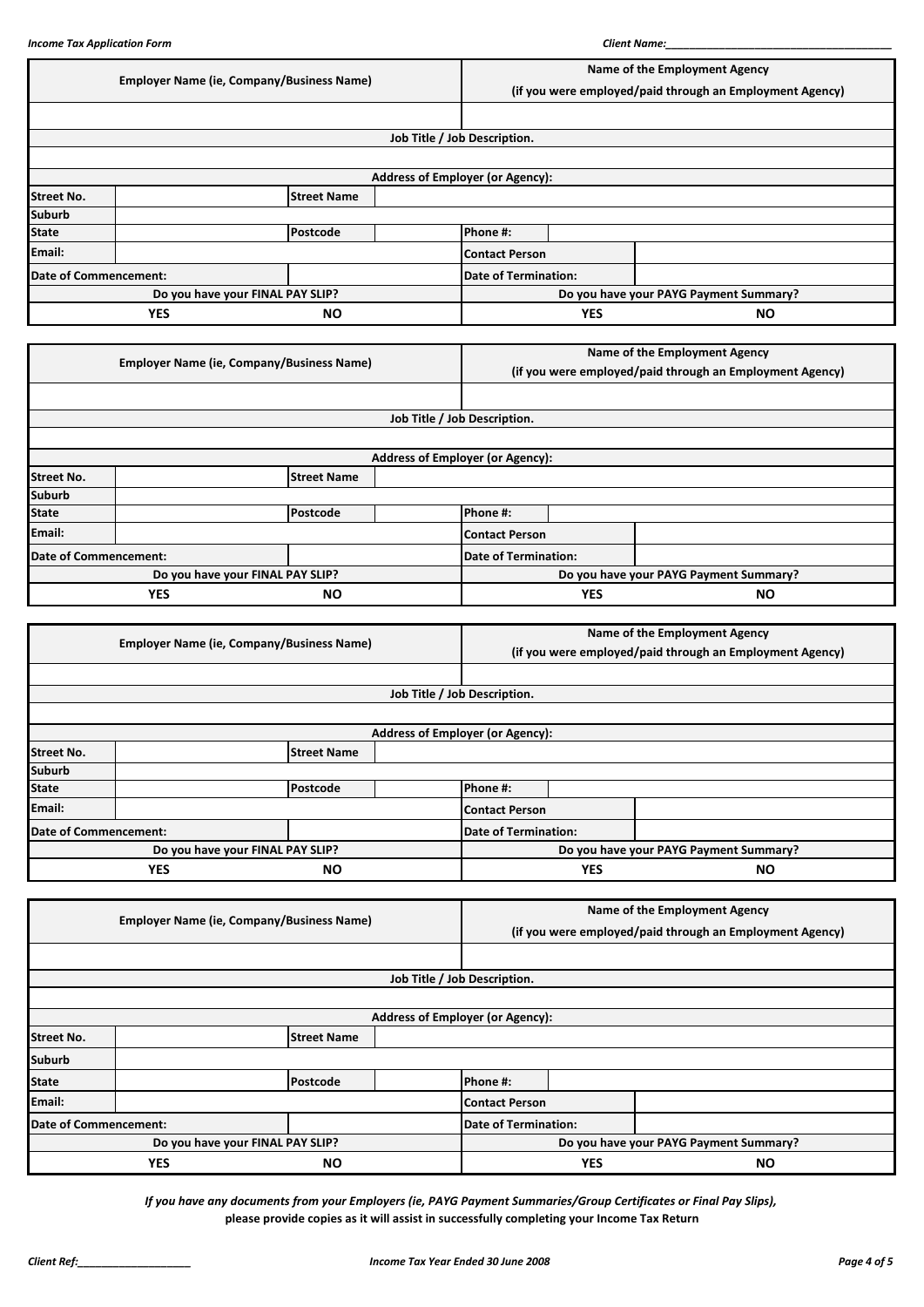|                        |                                                                                                                | <b>Work Related Expenses</b> |                                                              |  |  |  |
|------------------------|----------------------------------------------------------------------------------------------------------------|------------------------------|--------------------------------------------------------------|--|--|--|
|                        | Did you have a work uniform to work?                                                                           |                              | Did you wear protective clothing (eg, Safety Boots) to work? |  |  |  |
| <b>YES</b>             | <b>NO</b>                                                                                                      | <b>YES</b><br><b>NO</b>      |                                                              |  |  |  |
|                        | Did you use your car for work (does not include travelling to and from the same place of work each day).       |                              |                                                              |  |  |  |
|                        | <b>YES</b>                                                                                                     |                              | <b>NO</b>                                                    |  |  |  |
|                        | If you used your car for work, do you have a logbook which has a record of the Kilometre's travelled for work? |                              |                                                              |  |  |  |
|                        | <b>YES</b>                                                                                                     |                              | <b>NO</b>                                                    |  |  |  |
|                        | Did you use your Mobile Phone for work?                                                                        |                              | Did you buy Tools for work?                                  |  |  |  |
| <b>YES</b>             | <b>NO</b>                                                                                                      | <b>YES</b>                   | <b>NO</b>                                                    |  |  |  |
|                        | Please list your work-related expenses below. Please provide as much detail as possible.                       |                              |                                                              |  |  |  |
| <b>Date of Expense</b> | <b>Type of Expense</b>                                                                                         | \$                           | Do you have evidence (ie, receipt)?                          |  |  |  |
| DD/MM/YYYY             | Eg: Loose Tools                                                                                                | \$110.00                     | <b>YES</b>                                                   |  |  |  |
|                        |                                                                                                                |                              |                                                              |  |  |  |
|                        |                                                                                                                |                              |                                                              |  |  |  |
|                        |                                                                                                                |                              |                                                              |  |  |  |
|                        |                                                                                                                |                              |                                                              |  |  |  |
|                        |                                                                                                                |                              |                                                              |  |  |  |
|                        |                                                                                                                |                              |                                                              |  |  |  |
|                        |                                                                                                                |                              |                                                              |  |  |  |
|                        |                                                                                                                |                              |                                                              |  |  |  |
|                        |                                                                                                                |                              |                                                              |  |  |  |
|                        |                                                                                                                |                              |                                                              |  |  |  |
|                        |                                                                                                                |                              |                                                              |  |  |  |
|                        |                                                                                                                |                              |                                                              |  |  |  |
|                        |                                                                                                                |                              |                                                              |  |  |  |
|                        |                                                                                                                |                              |                                                              |  |  |  |
|                        |                                                                                                                |                              |                                                              |  |  |  |
|                        |                                                                                                                |                              |                                                              |  |  |  |
|                        |                                                                                                                |                              |                                                              |  |  |  |
|                        |                                                                                                                |                              |                                                              |  |  |  |
|                        |                                                                                                                |                              |                                                              |  |  |  |
|                        |                                                                                                                |                              |                                                              |  |  |  |

| Anything you forgot to mention (or anything we forgot to ask)? |  |
|----------------------------------------------------------------|--|
|                                                                |  |
|                                                                |  |
|                                                                |  |
|                                                                |  |
|                                                                |  |
|                                                                |  |

*PLEASE ENSURE THAT YOU HAVE FILLED IN ALL INFORMATION REQUIRED, AND PROVIDED ANY SUPPLEMENTARY DOCUMENTS YOU MAY HAVE. FAILURE TO DO SO MAY RESULT IN A DELAY IN PROCESSING YOUR INCOME TAX RETURN.*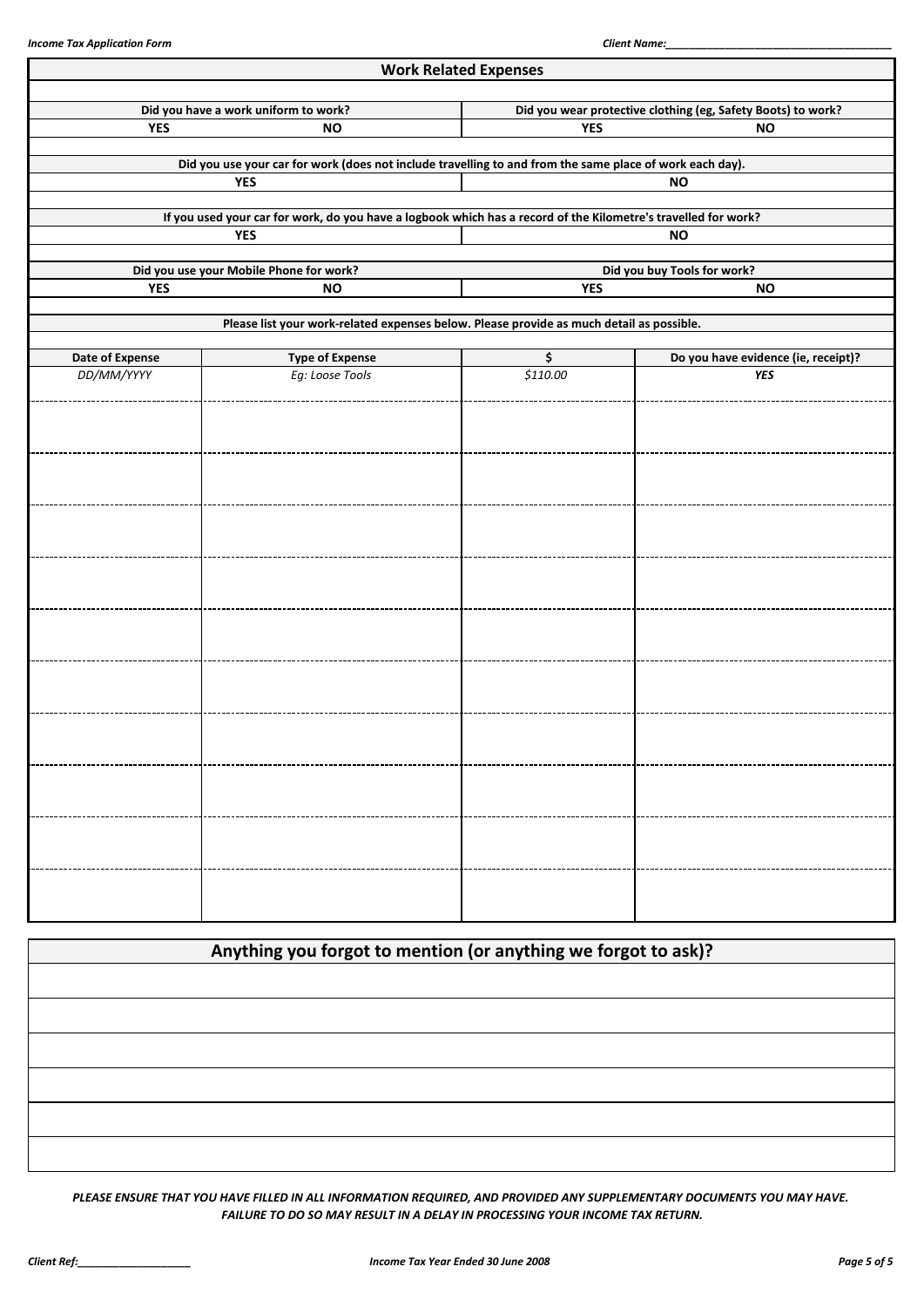# **AUTHORITY TO ACT & FEE-FROM-REFUND AUTHORITY**

**Name:** \_\_\_\_\_\_\_\_\_\_\_\_\_\_\_\_\_\_\_\_\_\_\_\_\_\_\_\_\_\_\_\_\_\_\_\_\_\_\_\_\_\_\_\_\_\_\_\_\_\_\_\_\_\_\_\_\_\_\_\_\_\_\_\_\_\_\_\_\_\_\_\_\_\_\_\_\_\_\_\_\_\_\_\_\_\_\_\_\_\_\_\_

| Of (address):               |                        |
|-----------------------------|------------------------|
| Number:                     | Street:                |
| Suburb:                     | City/Town:             |
| County:                     | <b>State/Province:</b> |
| Postcode/Zip:               | Country:               |
| Date of Birth (DD/MM/YYYY): | Tax File Number (TFN): |

I hereby authorise & appoint the accounting & tax agent firm of:

#### *INCOME TAX RETURNS PTY LIMITED (TAX AGENT NO. 24629-963) of FIRST FLOOR, 1A MORTS ROAD MORTDALE, NSW 2223,*

to act on my behalf in the capacity of accountants and registered tax agents, to prepare and sign my personal income tax return based upon information provided by me for the year of income ended on 30/06/2008.

I, the above-mentioned, also hereby authorise & appoint the accounting & tax agent firm of **INCOME TAX RETURNS PTY LIMITED (TAX AGENT NO. 24629-963)**, to act on my behalf in the collection of lost documents (which includes, but not limited to), PAYG Payment Summaries/Group Certificates, Pay slips, and other documents which in their capacity as accountants and registered tax agents, will allow them to correctly prepare and sign my personal income tax return for the year of income ended on 30/06/2008, based on the information I have provided to them.

I understand the fee to prepare my personal income tax refund is as follows:

- **i. 9.9% of my refund to a maximum capped fee of AUD\$165.00 (inclusive of GST)**
- **ii. \$5 service fee per missing document/payment summary**
- **iii. If there is a requirement to transfer my refund to my overseas/foreign bank account, I understand there is an extra fee of \$35 for each transaction made.**

I also hereby authorise the accounting firm of **INCOME TAX RETURNS PTY LIMITED (TAX AGENT NO. 24629-963)** to deposit any money received on my behalf referable to my Taxation affairs (which includes, but not limited to any income tax refund cheques in my favour), into their client trust account as to the time in which fees mentioned above for their professional services are paid in full. I declare that I have supplied **INCOME TAX RETURNS PTY LIMITED (TAX AGENT NO. 24629-963)** my bank account details and agree for the above mentioned fee(s) to be deducted from any income tax refunds I am in receipt of, and have the balance credited to the bank account I have supplied under instruction.

I understand & agree to the above, and agree to sign this document in the space below.

(Signature)

 $\frac{1}{2}$  /

\_\_\_\_\_\_\_\_\_\_\_\_\_\_\_\_\_\_\_\_\_\_\_\_\_\_\_

(Date Signed)